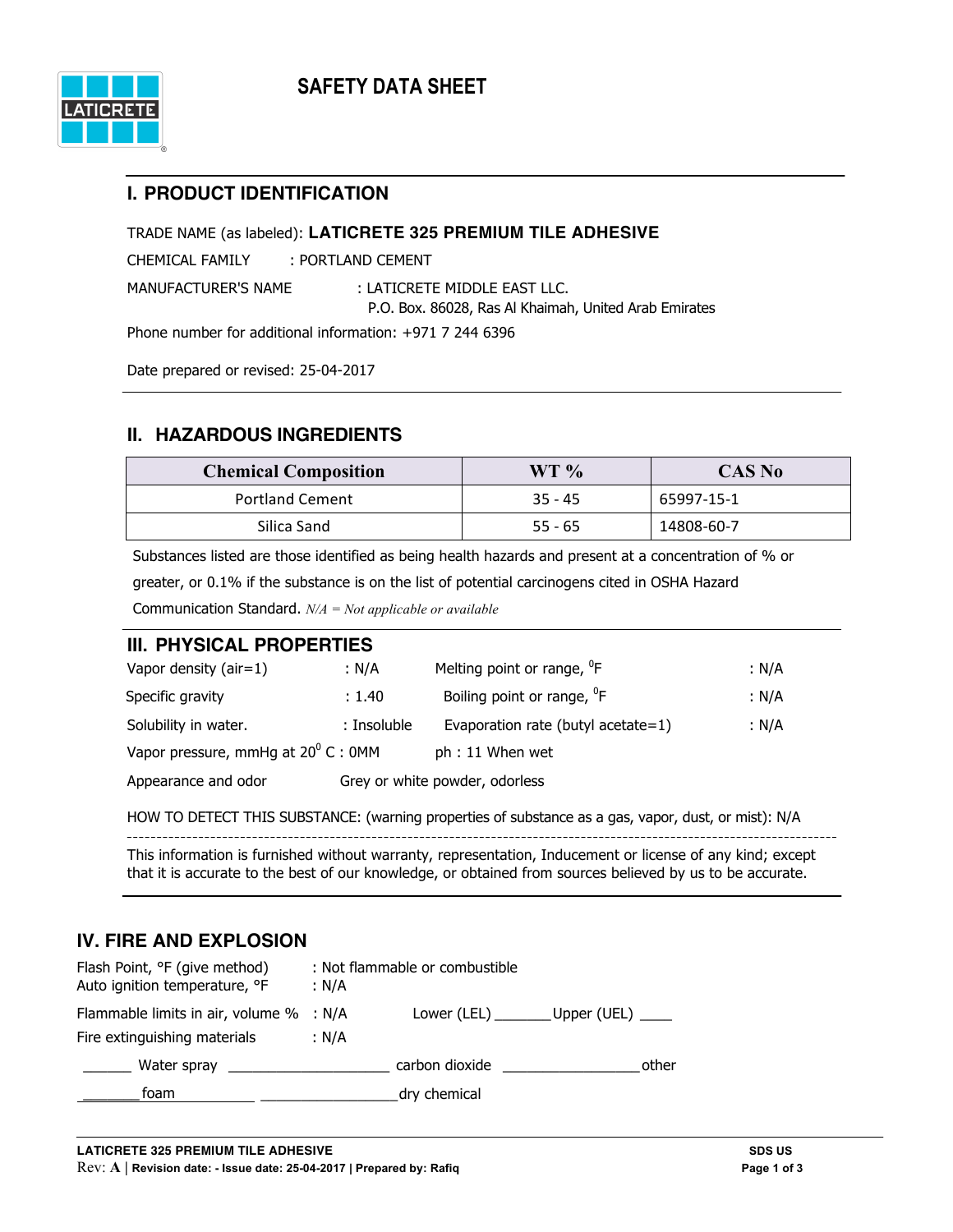Special fire fighting procedures  $: N/A$ 

Unusual fire and explosion hazards: NONE

### **V. HEALTH HAZARD INFORMATION-------------------------------------------------------------**

**SYMPTOMS OF OVEREXPOSURE** for each potential route of exposure.

**Inhaled:** Symptoms are dyspnea-caused by many lung scars that develop from the dust pain In chest, decreased with capacity and cough. Inhalation of the dust can cause silicosis and may cause lung cancer depending on duration at level of exposure.

| Contact with skin or eyes | : May be irritating to the eyes. |
|---------------------------|----------------------------------|
| Absorbed through skin     | : N/A                            |
| Swallowed                 | : N/A                            |

**HEALTH EFFECTS OR RISKS FROM EXPOSURE** - Explain in lay terms. Attach extra page If more space is needed:

**Acute:** Eye contact may cause eye irritation. Inhalation of dust may cause lung irritation.

**Chronic:** Chronic Bronchitis, possible silicosis, or cancer if exposed to greater than permissible limits for a prolong period of time.

#### **FIRST AID: EMERGENCY PROCEDURES**

**Eye Contact:** Wash the eyes with large amounts of water, occasionally lifting the lower and upper lids. Get medic attention immediately.

**Skin Contact:** Promptly wash contaminated skin with soap or mild detergent and water.

**Inhaled:** Move the exposed person to fresh air at once.

**Swallowed:** If person is conscious, give large quantities of water. After swallowing water, try to get person to vomit. Get medical attention immediately.

#### **SUSPECTED CANCER AGENT?**

\_\_\_\_\_\_\_ NO: This product's Ingredients are not found in the lists below.

YES: \_\_\_\_\_\_\_\_\_\_\_\_\_\_\_\_Federal OSHA \_\_\_\_\_\_\_\_\_\_\_\_\_\_\_ NTP X IARC

**MEDICAL CONDITIONS AGGRAVATED BY EXPOSURE:** Chronic lung scarring leads to a progressive massive Fibrosis that is often accompanied by increased susceptibility to the risk of impaired health due to a combination of smoking and dust exposure. Persons with reduced pulmonary function may be at increased risk.

# **VI. REACTIVITY DATA**

| Stability:                                                             | X. | Stable |           | Unstable |  |                |
|------------------------------------------------------------------------|----|--------|-----------|----------|--|----------------|
| Conditions to avoid: Keep dry until used                               |    |        |           |          |  |                |
| Incompatibility (materials to avoid): N/A                              |    |        |           |          |  |                |
| Hazardous decomposition products (including combustion products): NONE |    |        |           |          |  |                |
| Hazardous polymerization:                                              |    |        | May occur |          |  | Will not occur |
| Conditions to avoid: N/A                                               |    |        |           |          |  |                |

# **VII. SPILL, LEAK AND DISPOSAL PROCEDURES**

Spill response procedures (Include employee protection measures): Wear appropriate equipment to prevent skin and eye contact; also a dust mask approved by NIOSH,

Preparing wastes for disposal (container types, neutralization, etc.): Sweep and/or shovel into pails or drums with covers.